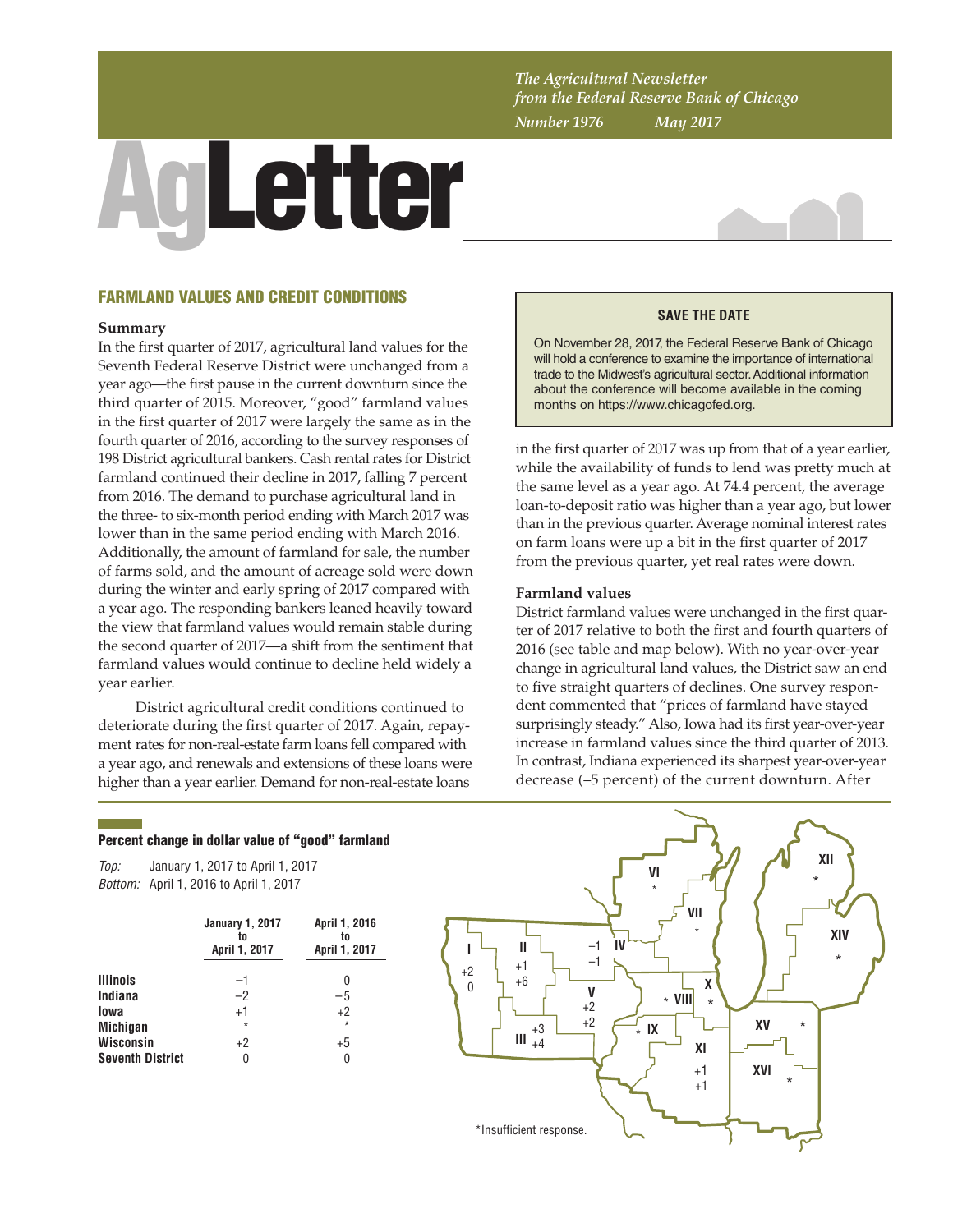#### 1. Annual percentage change in Seventh District farmland cash rental rates adjusted by PCEPI



adjusting for inflation with the Personal Consumption Expenditures Price Index (PCEPI), District farmland values were down 2 percent for the first quarter of 2017 relative to the first quarter of 2016. This year-over-year decline in the real values of District agricultural land was the 11th in a row (stretching back nearly three years).

There was a slowdown in farmland markets in the three- to six-month period ending with March 2017 compared with the same period ending with March 2016. Given 12 percent of the survey respondents reported higher demand to purchase farmland and 31 percent reported lower demand, there seemed to be less interest on the part of buyers. The supply of farmland for sale was down from a year earlier as well: There was a decrease in the amount of farmland for sale during the most recent winter and early spring relative to a year ago, as 13 percent of the responding bankers reported more farmland was up for sale in their areas and 38 percent reported less. Similarly, the number of farms and acreage sold declined in the winter and early spring relative to a year ago. Survey participants, on balance, observed farmers maintaining their share of farmland acres purchased (relative to that of investors) in the three- to six-month period ending in March 2017 versus the same period ending in March 2016 (11 percent noted farmers increased their share and 13 percent noted farmers decreased their share).

Around 80 percent of District farmland operated by someone other than the owner was rented out on a cash basis; 15 percent, on a crop-share basis; 2 percent, on a bushel basis; and 3 percent, on other terms. Cash rental rates for agricultural land in the District fell 7 percent for 2017 relative to 2016—somewhat less than the decline seen a year ago. For 2017, average annual cash rates to lease farmland were down 6 percent in Illinois, 8 percent in Indiana, 8 percent in Iowa, 5 percent in Michigan, and 4 percent in

Wisconsin. After being adjusted for inflation using the PCEPI, District cash rental rates decreased 9 percent from 2016 (see chart 1)—the fourth consecutive negative result according to this measure (the longest streak of declines since 1990–94).

The change in the index of inflation-adjusted farmland cash rental rates was larger than the change in the index of inflation-adjusted agricultural land values for the fourth year in a row (see chart 2). The result was that 2017's real cash rental rates were 20 percent below their level in 1981, while real farmland values were still 69 percent above their 1981 level. In contrast, during the downturn of the 1980s, real farmland values fell more rapidly than did real cash rental rates. Given the implication that relatively weaker demand to own farmland than to lease it existed back then, the reverse would seem to hold true for the current situation. Agricultural land values have not fallen as much as the earnings potential of farmland (represented by cash rental rates). Compared with prices in March 2016, corn prices were down 2 percent and soybean prices were up 13 percent in 2017, according to data from the U.S. Department of Agriculture (USDA) (see final table on back page). Real March corn prices have not been this low since 2006, although real soybean prices were lower in March 2016. So, for 2017, higher potential returns on soybean acres led to expectations of a 5.2 percent increase in soybean acres for the five District states and a 2.8 percent decrease in corn acres, based on the USDA survey of planting intentions.

#### **Credit conditions**

The District's agricultural credit conditions slipped in the first quarter of 2017 relative to the first quarter of 2016. Falling from its value for the previous quarter, the index of repayment rates for non-real-estate farm loans was 57 for the first quarter of 2017, with 1 percent of responding

### 2. Indexes of Seventh District farmland adjusted by PCEPI  $index$  1981=100

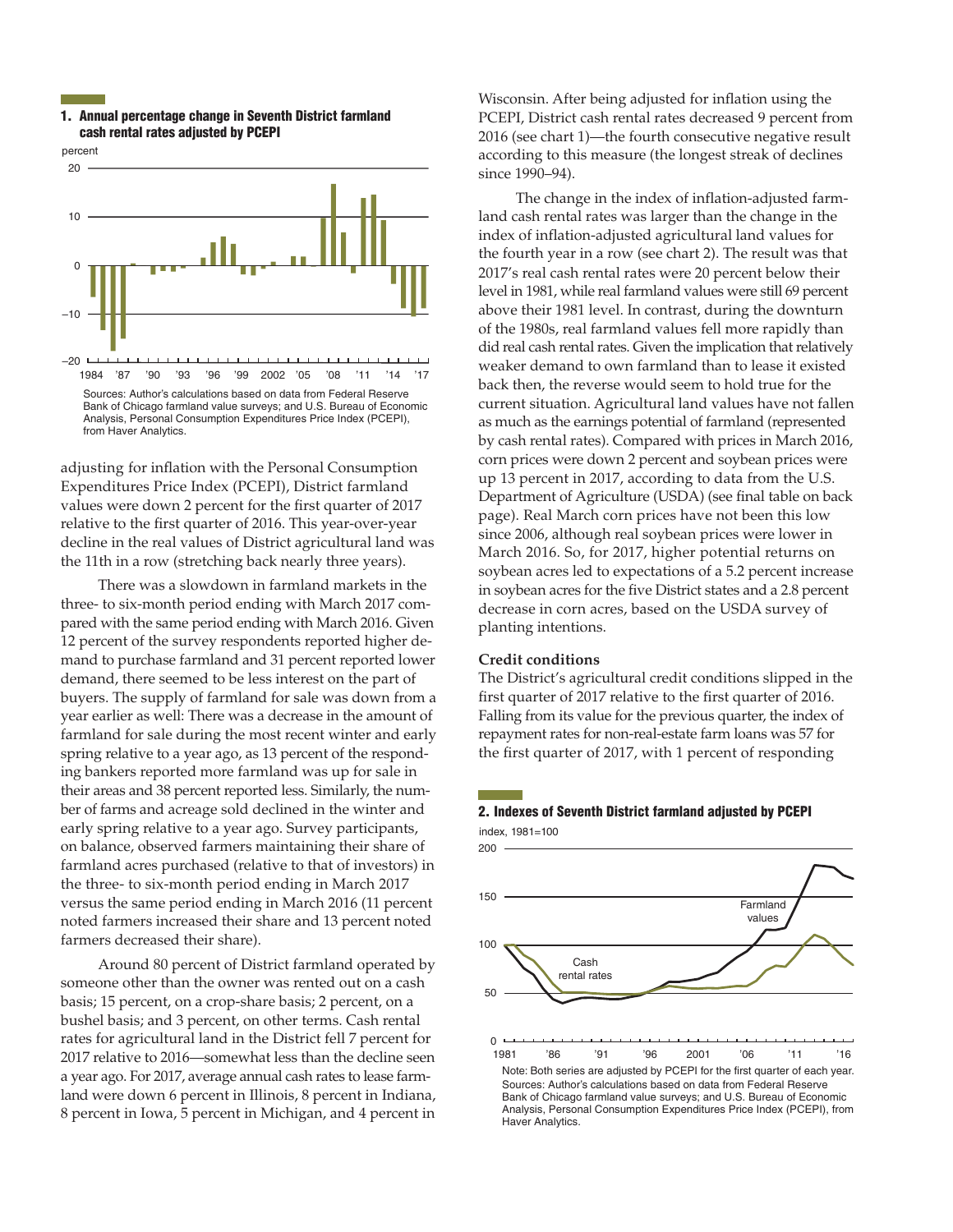#### Credit conditions at Seventh District agricultural banks

|           | Loan<br>demand | <b>Funds</b><br>availability | Loan<br>repayment rates | Average loan-to-<br>deposit ratio | Interest rates on farm loans                  |                               |                             |
|-----------|----------------|------------------------------|-------------------------|-----------------------------------|-----------------------------------------------|-------------------------------|-----------------------------|
|           |                |                              |                         |                                   | <b>Operating</b><br><b>loans</b> <sup>a</sup> | Feeder<br>cattle <sup>a</sup> | Real<br>estate <sup>a</sup> |
|           | $(index)^b$    | $(index)^b$                  | $(index)^b$             | (percent)                         | (percent)                                     | (percent)                     | (percent)                   |
| 2016      |                |                              |                         |                                   |                                               |                               |                             |
| Jan-Mar   | 156            | 105                          | 32                      | 73.3                              | 4.91                                          | 5.01                          | 4.65                        |
| Apr-June  | 126            | 108                          | 48                      | 72.6                              | 4.89                                          | 5.05                          | 4.57                        |
| July-Sept | 132            | 103                          | 48                      | 75.3                              | 4.87                                          | 4.95                          | 4.57                        |
| Oct-Dec   | 114            | 105                          | 65                      | 75.0                              | 5.03                                          | 5.10                          | 4.71                        |
| 2017      |                |                              |                         |                                   |                                               |                               |                             |
| Jan-Mar   | 129            | 101                          | 57                      | 74.4                              | 5.13                                          | 5.27                          | 4.80                        |
|           |                |                              |                         |                                   |                                               |                               |                             |

a At end of period.

**Bankers responded to each item by indicating whether conditions in the current quarter were higher or lower than (or the same as) in the year-earlier quarter. The index numbers are computed by** subtracting the percentage of bankers who responded "lower" from the percentage who responded "higher" and adding 100.

Note: Historical data on Seventh District agricultural credit conditions are available for download from the *AgLetter* webpage, https://www.chicagofed.org/[publications/agletter/index.](https://www.chicagofed.org/publications/agletter/index)

bankers observing higher rates of repayment and 44 percent observing lower rates. In addition, 45 percent of the survey respondents noted higher levels of loan renewals and extensions over the January through March period of 2017 compared with the same period last year, while 2 percent noted lower levels of them. Credit tightening continued in the first quarter of 2017; 24 percent of survey respondents indicated that their banks required larger amounts of collateral for loans during the January through March period of 2017 relative to the same period of 2016, while none reported that their banks required smaller amounts. There was only a small rise (to 6.0 percent, on average) from a year ago in the share of loans guaranteed by the Farm Service Agency (FSA) of the USDA in the portfolios of reporting banks. These FSA guarantees assist banks in lending to some farm operations that may not otherwise hold adequate collateral.

Climbing from its value in the previous quarter, the index of demand for non-real-estate farm loans was 129, as 41 percent of the reporting bankers noted higher loan demand compared with a year ago and 12 percent noted lower demand. At 101, the index of funds availability indicated there was practically no change in funding levels from a year ago; 10 percent of the survey respondents reported their banks had more funds available to lend and 9 percent reported their banks had less. The average loanto-deposit ratio for the District was higher in the first quarter of 2017 than a year ago, yet decreased to 74.4 percent from 75.0 percent in the fourth quarter of 2016. As of April 1, 2017, there were increases from the end of the previous quarter in the average nominal interest rates on operating loans (to 5.13 percent), agricultural real estate loans (to 4.80 percent), and feeder cattle loans (to 5.27 percent). However, after being adjusted for inflation using the PCEPI, agricultural interest rates actually fell in the first quarter of 2017 as inflation moved higher: Real interest rates dropped 43 basis points for operating loans, 44 basis points for farm real estate loans, and 36 basis points for feeder cattle loans. In real terms, interest rates were last lower in the second

quarter of 2014 for operating and feeder cattle loans and in the first quarter of 2012 for agricultural real estate loans.

#### **Looking forward**

Survey respondents anticipated agricultural land values to remain stable in the second quarter of 2017: 69 percent of responding bankers expected farmland values to be steady, 29 percent expected a decline, and a few Iowa bankers expected an increase. Farm real estate loan volumes were anticipated to decrease in the second quarter of 2017 relative to the second quarter of 2016, as 12 percent of survey respondents predicted higher levels of lending for farm real estate and 26 percent predicted lower levels.

In contrast, survey respondents projected that the overall volume of non-real-estate farm loans would increase during the April through June period of 2017 compared with the same period of 2016. While responding bankers forecasted lower volumes for grain storage loans, farm machinery loans, dairy loans, and feeder cattle loans, they forecasted higher volumes for operating loans and FSA-guaranteed loans in the District.

David B. Oppedahl, *senior business economist*

*AgLetter* (ISSN 1080-8639) is published quarterly by the Economic Research Department of the Federal Reserve Bank of Chicago. It is prepared by David B. Oppedahl, senior business economist, and members of the Bank's Economic Research Department. The information used in the preparation of this publication is obtained from sources considered reliable, but its use does not constitute an endorsement of its accuracy or intent by the Federal Reserve Bank of Chicago or the Federal Reserve System.

#### © 2017 Federal Reserve Bank of Chicago

*AgLetter* articles may be reproduced in whole or in part, provided the articles are not reproduced or distributed for commercial gain and provided the source is appropriately credited. Prior written permission must be obtained for any other reproduction, distribution, republication, or creation of derivative works of *AgLetter* articles. To request permission, please contact Helen Koshy, senior editor, at 312-322-5830 or email Helen.Koshy@chi.frb.org. *AgLetter* and other Bank publications are available at https:/[/www.chicagofed.org](https://www.chicagofed.org).